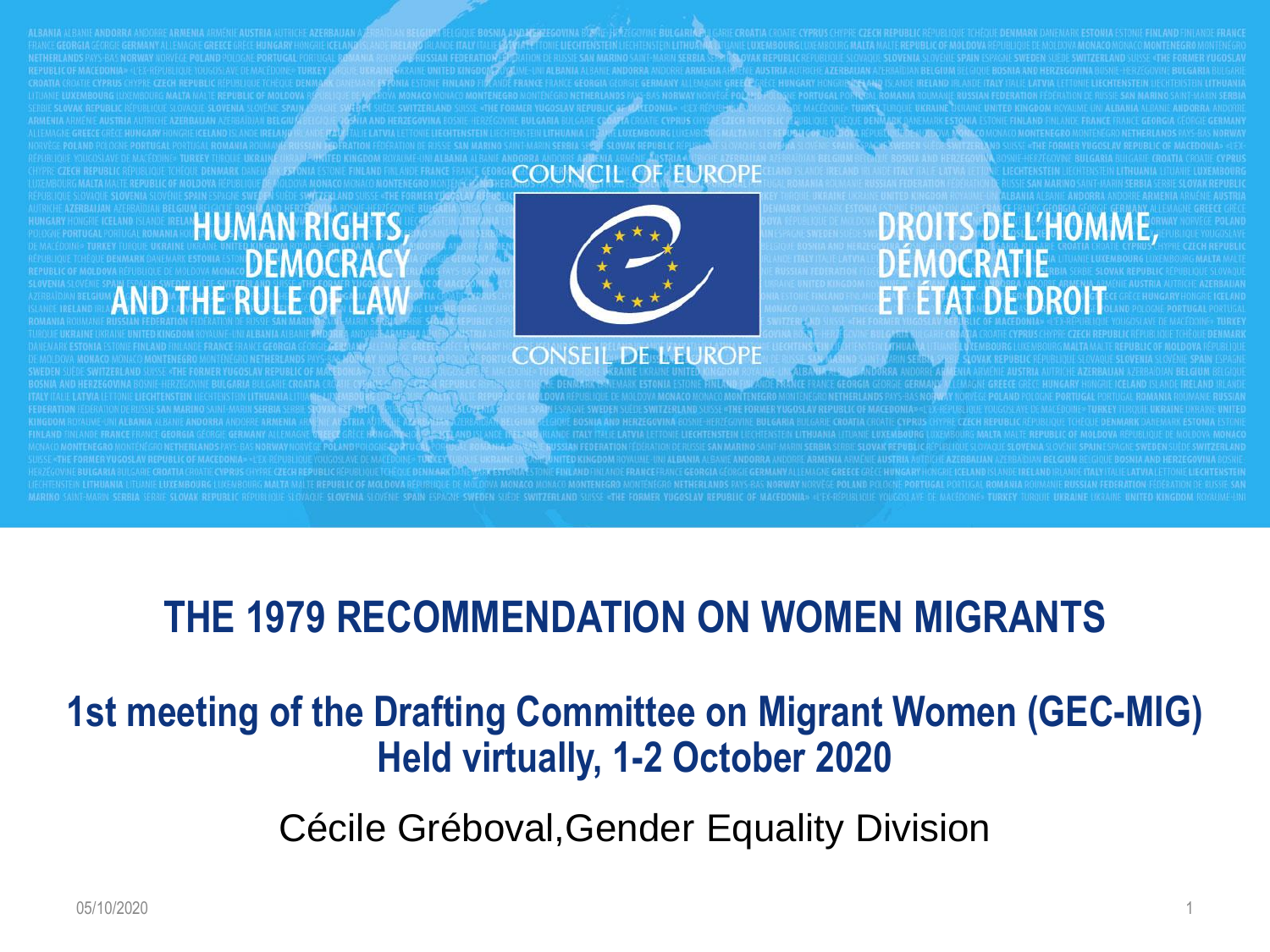

# **Recommendation No. R(79)10 of the Committee of Ministers to member States concerning women migrants**

- The **first of the 29 recommendations** on gender equality issues
- Should **serve "as a basis"** for new recommendation
- ◆ Many changes in the last 40 years
- $\checkmark$  Some issues initially identified for the new recommendation are **covered** – but may need updating
- Some issues are **not covered**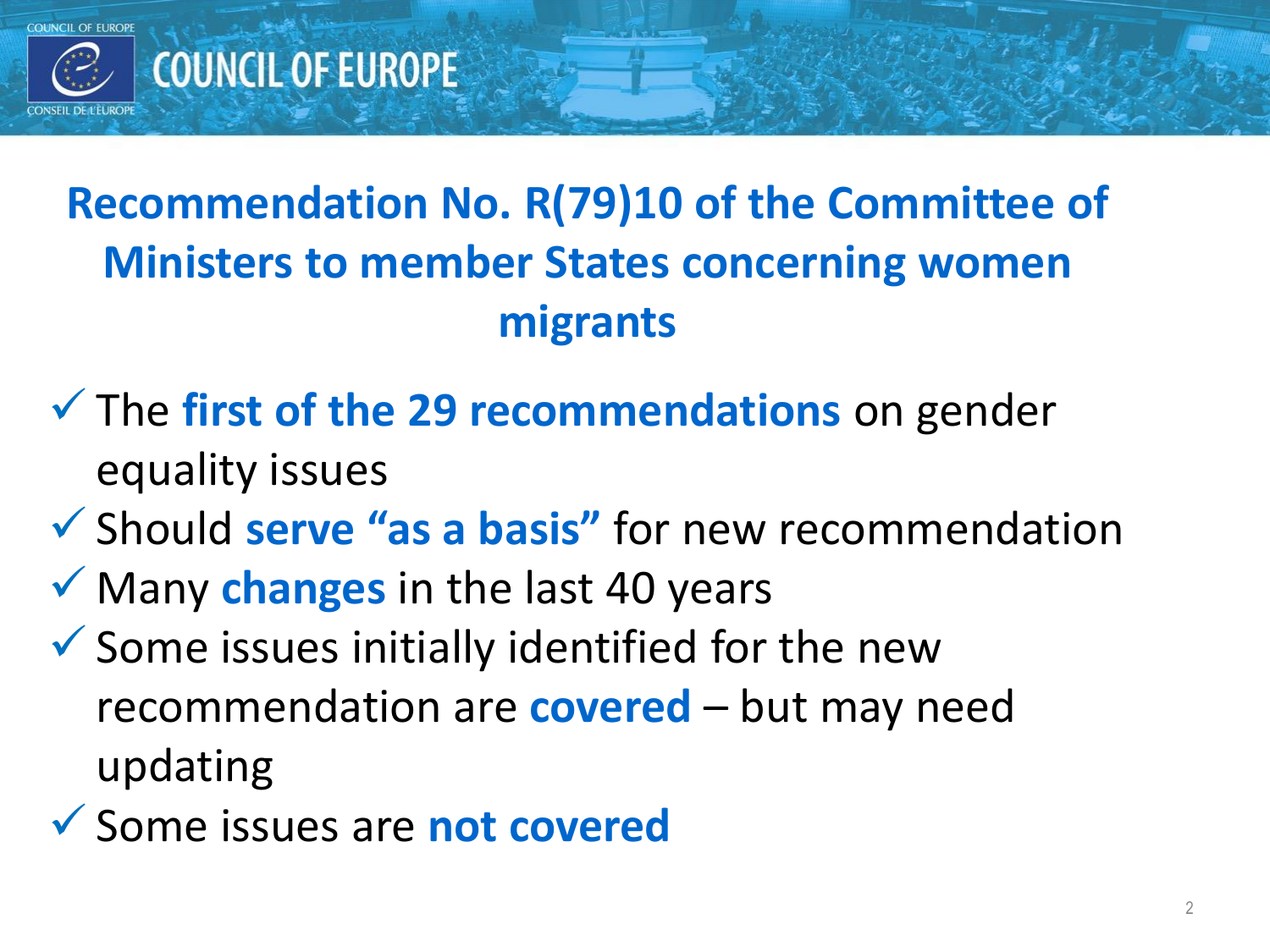

# **Recommendation No. R(79)10 concerning women migrants**

### **Aims**:

- $\checkmark$  Ensuring the 'effective exercise of the right of migrant workers and their families to protection and assistance', and
- $\checkmark$  Ensuring 'equality of treatment of national and migrant women workers'.

### **Recommends measures to member states** related to:

- $\checkmark$  Information
- $\checkmark$  Conditions of residence and work
- $\checkmark$  Living conditions and socio-cultural development
- $\checkmark$  Basic training, vocational guidance and promotion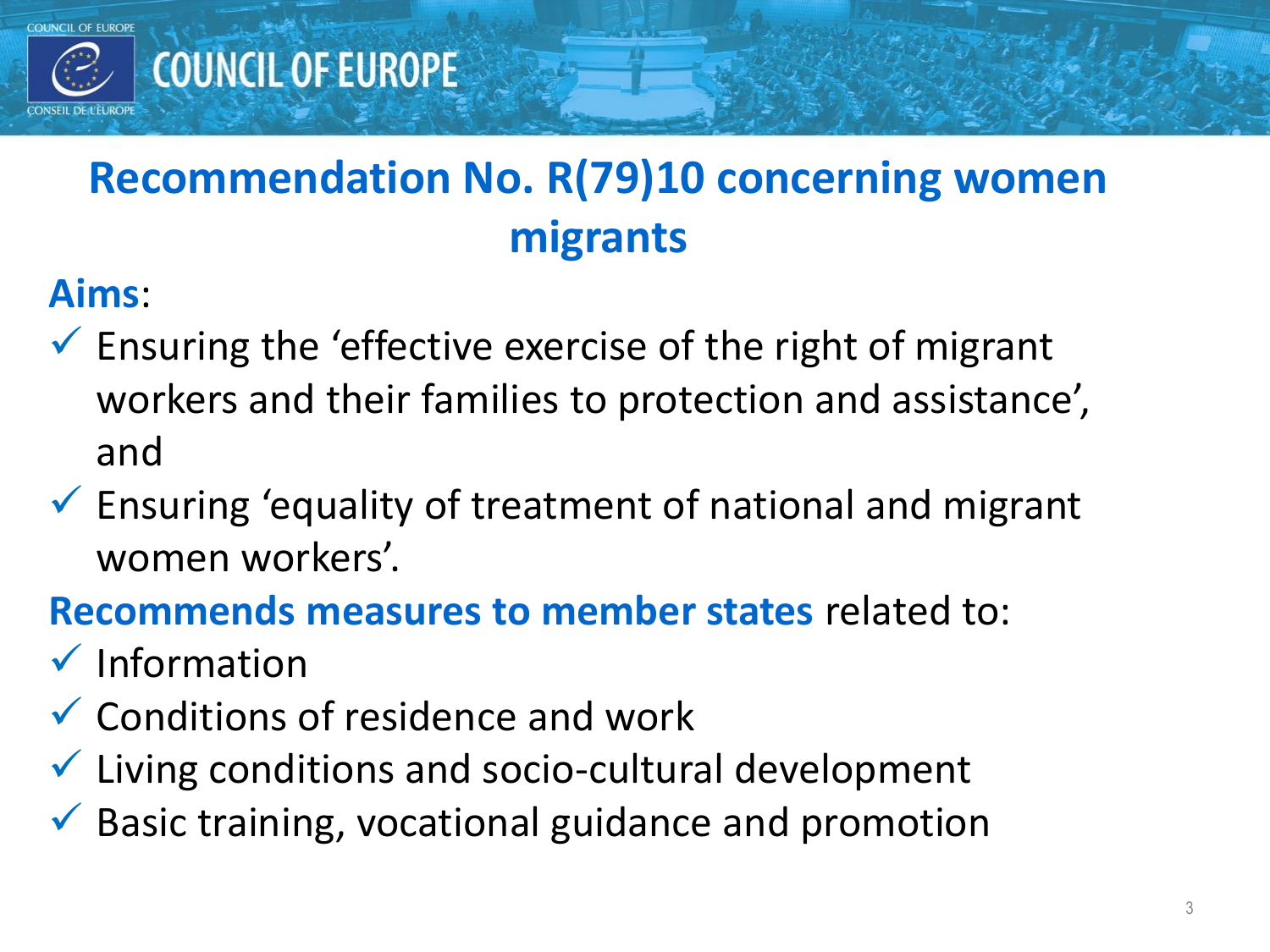

# **Recommendation No. R(79) 10 concerning women migrants**

- Development of **gender equality-related concepts, policies and legal instruments** at all levels since 1979 on:
	- Violence against women & trafficking
	- Women's rights as integral part of human rights
	- Sexual and reproductive rights
	- Women's empowerment and economic independance
	- Care issues
	- Gender mainstreaming and gender sensitive policies
	- Multiple discrimination and intersectionality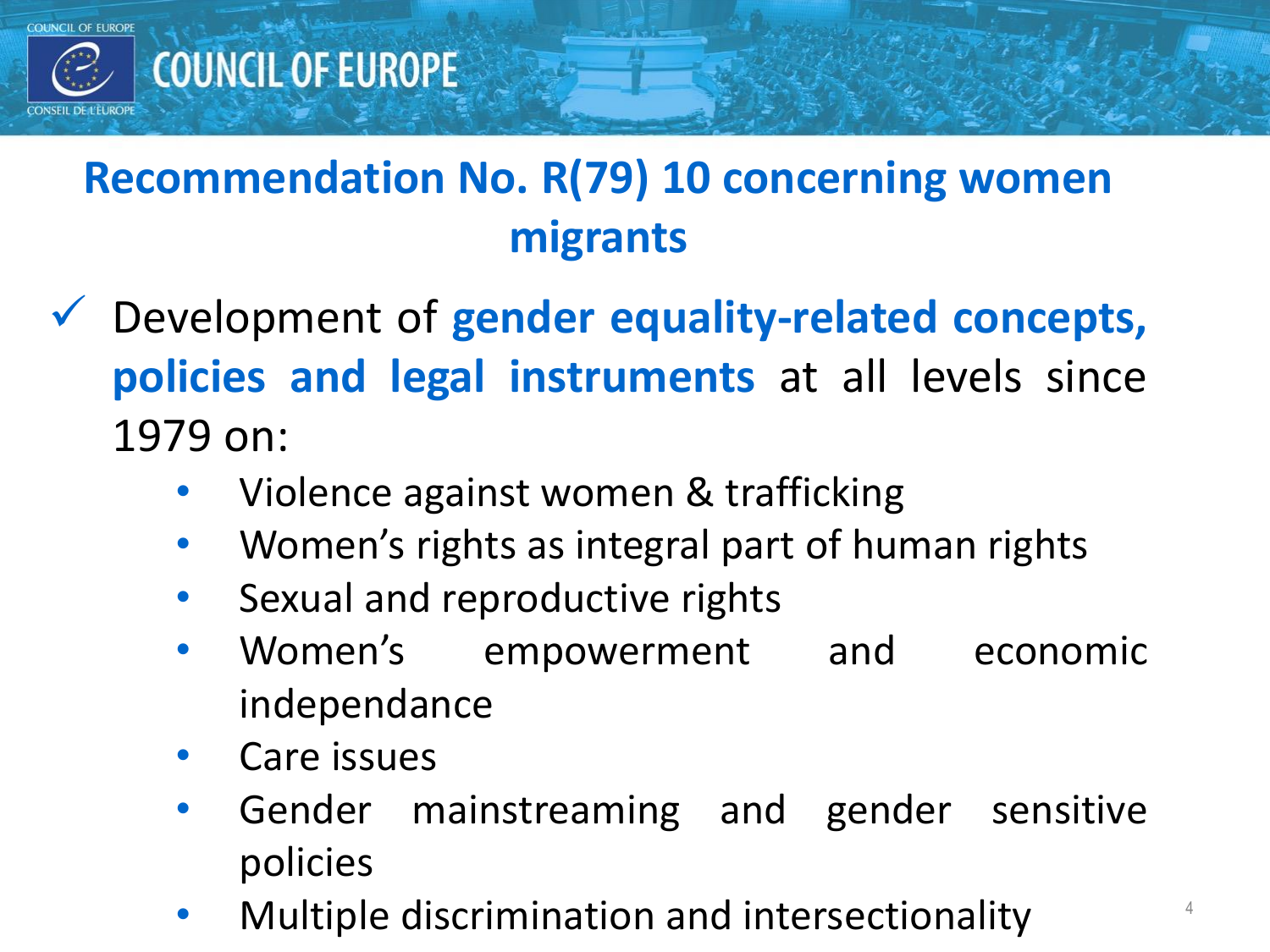

# **Recommendation No. R(79) 10 concerning women migrants**

- Development of **migration and asylum-related policies and legal instruments** at all levels since 1979 on:
	- **Trafficking**
	- Migrant and domestic workers
	- Anti-discrimination legislation
	- Asylum
	- Family reunification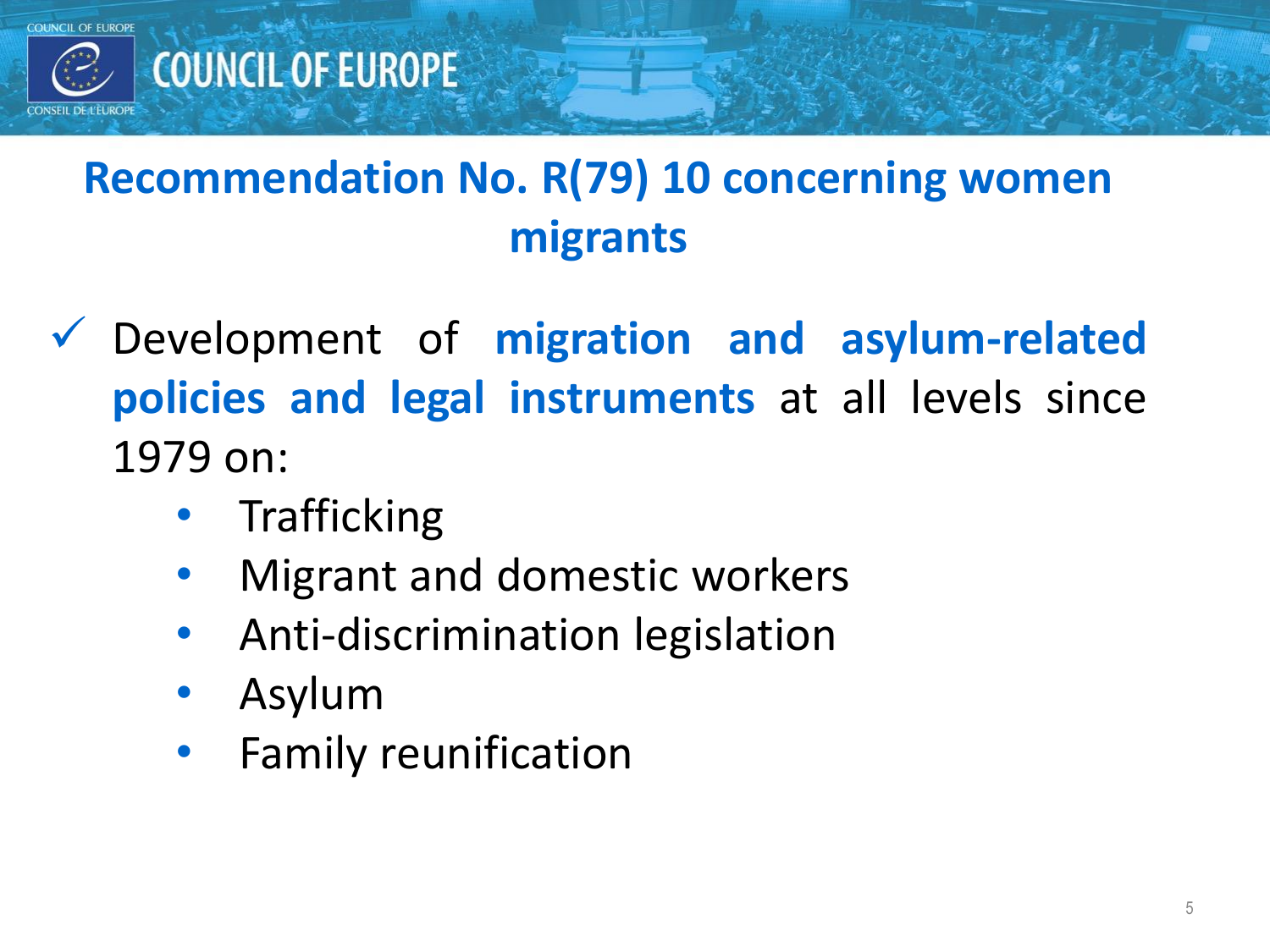

## **COUNCIL OF EUROPE**

## **Recommendation No. R(79)10 concerning women migrants**

#### **Migration patterns** have changed:

- $\checkmark$  Increased numbers of migrants & refugees (but stable proportion globally: about 3% of humanity)
- $\checkmark$  People displaced as a result of armed conflict, human rights violations, or persecution has increased dramatically over the last decade
- $\checkmark$  Both globally and in Europe, most migration is intra-continental.
- $\checkmark$  Increased diversity (countries of origin, ethnic and religious backgrounds,cultural practices and languages)

#### **Migrant women's situation** has changed:

- $\checkmark$  Mostly seen as mothers and wives in 1979 recommendation
- $\checkmark$  Women migrating on their own
- $\checkmark$  Higher labour market participation